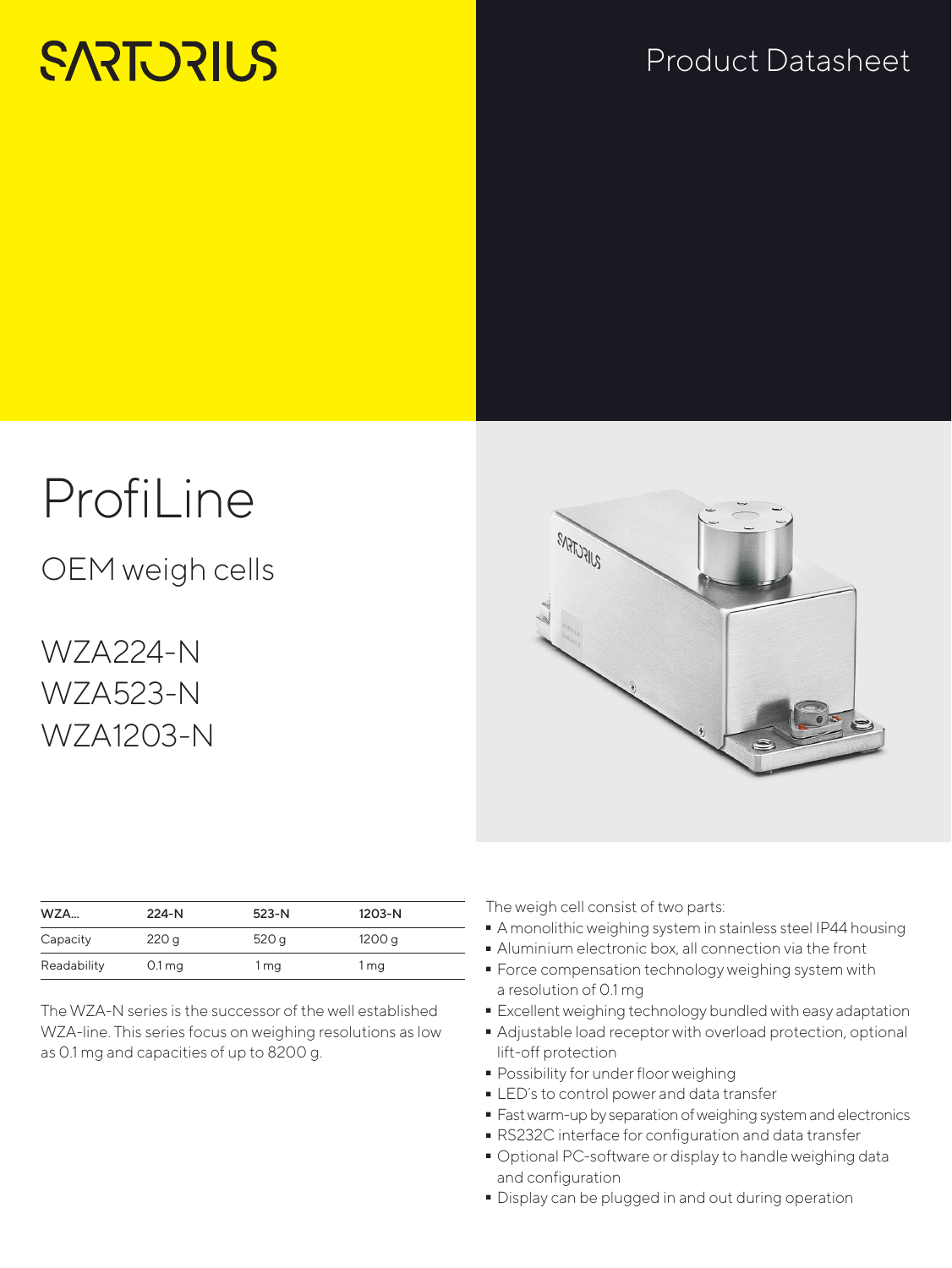### Technical Data



Aluminium electronic box



YAC01ED (optional)

| Model                                                      | <b>WZA224-N</b>                                                               | <b>WZA523-N</b> | <b>WZA1203-N</b> |  |
|------------------------------------------------------------|-------------------------------------------------------------------------------|-----------------|------------------|--|
| Capacity                                                   | 220 g                                                                         | 520 g           | 1200 g           |  |
| Readability                                                | 0.1 <sub>mg</sub>                                                             | 1 <sub>mg</sub> | 1 <sub>mg</sub>  |  |
| Preload max. <sup>1)</sup>                                 | 70 g                                                                          | 50 g            | 0 g              |  |
| Repeatability<br>(standard deviation) <sup>2)</sup>        | $\leq$ 0.1 mg                                                                 | $\leq$ 1 mg     | $\leq$ 1 mg      |  |
| Linearity                                                  | $\leq$ 0.2 mg                                                                 | $\leq$ ± 2 mg   | $\leq$ 2 mg      |  |
| Measuring time <sup>2)3)</sup>                             | 0.6 s   ± 0.1 mg                                                              | 0.6 s   ± 1 mg  | 0.6 s   ± 1 mg   |  |
| Operating tempera-<br>ture range                           | +10 $\dots$ +30 °C                                                            |                 |                  |  |
| Allowable temperature<br>range                             | $+5$ +40 °C                                                                   |                 |                  |  |
| Weigh cell dimension                                       | $68 \times 200 \times 92$ mm (base $\times$ height)                           |                 |                  |  |
| Electronic   PCB<br>dimension                              | $130 \times 208 \times 45$ mm (base $\times$ height)                          |                 |                  |  |
| Load receptor<br>(adjustable, with<br>overload protection) | 42 mm (diameter), 26 mm height above housing                                  |                 |                  |  |
| Under floor load<br>receptor                               | M3 thread                                                                     |                 |                  |  |
| Cable length weigh<br>cell to electronics                  | 3 <sub>m</sub>                                                                |                 |                  |  |
| Power supply                                               | YEPS01-15V0H   100-240VAC, 50-60Hz  <br>15V DC                                |                 |                  |  |
| Power supply<br>(alternative)                              | 1226, optimal 15V (+15% -10%); 0.5VPP<br>(Peak to Peak)                       |                 |                  |  |
| Power consumption                                          | 8 VA (average)                                                                |                 |                  |  |
| Interface                                                  | RS232C, software   hardware handshake;<br>No system power via RS232 connector |                 |                  |  |
|                                                            |                                                                               |                 |                  |  |

| Windows configura-<br>tion software for test<br>and adjustment | Sartorius CAS Suite |
|----------------------------------------------------------------|---------------------|
| Liquid-crystal display                                         | YAC01ED             |
| Weigh pan to realize<br>lift off protection                    | YWP01W7A            |

1) the preload can be configured by using the Sartorius CAS Suite software; higher preload will reduce the weighing range

2) depending on measurement equipment set-up and conditions; 3) measuring time is the time in which the measured value is in the given range around the static end value; test weight is approx. 25% of the weighing range.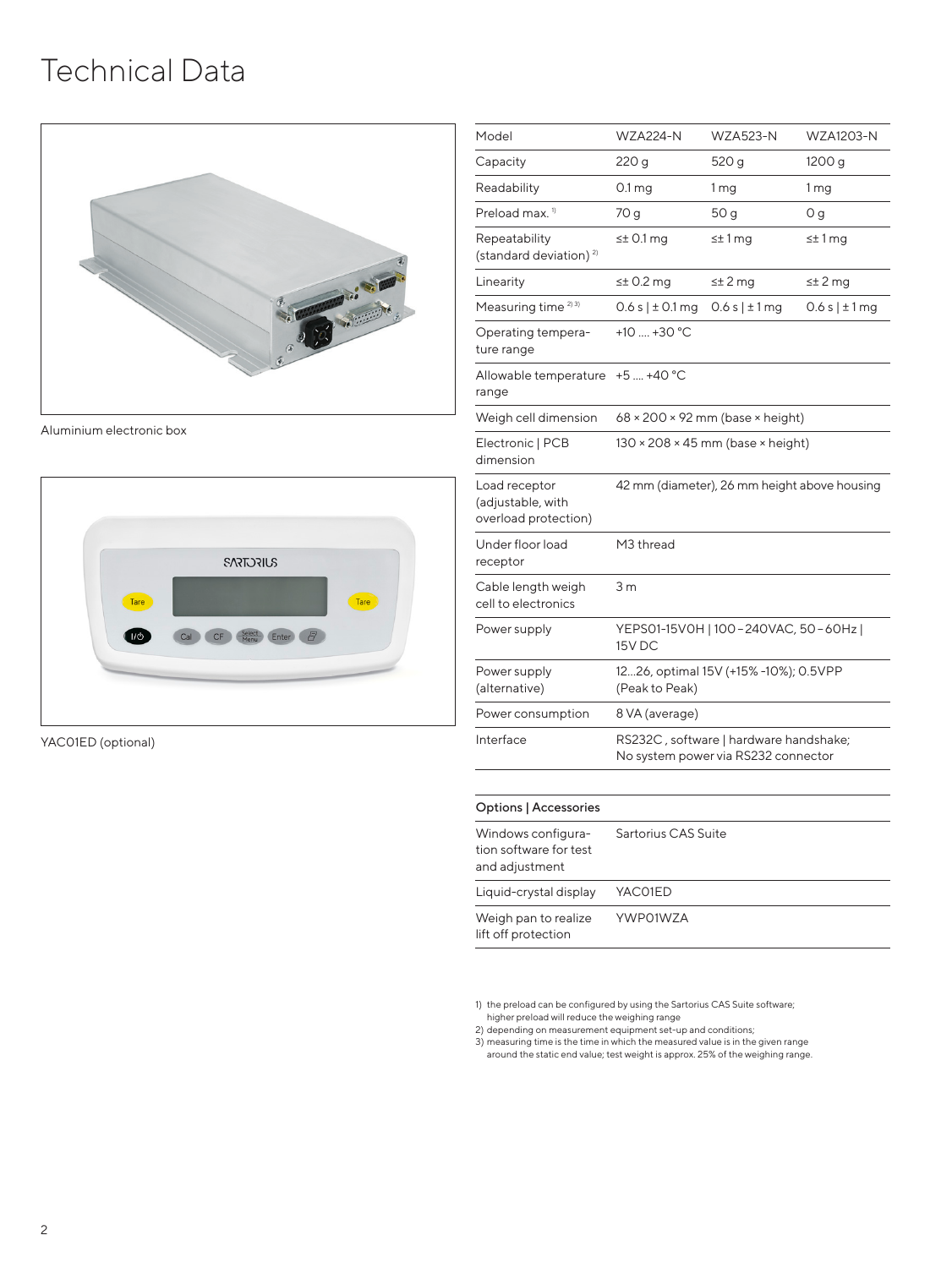



#### Aluminium electronic box





#### Optional YAC01ED Display and Control Unit





69.4 101.1 62.3 18.2 2.5 37.6